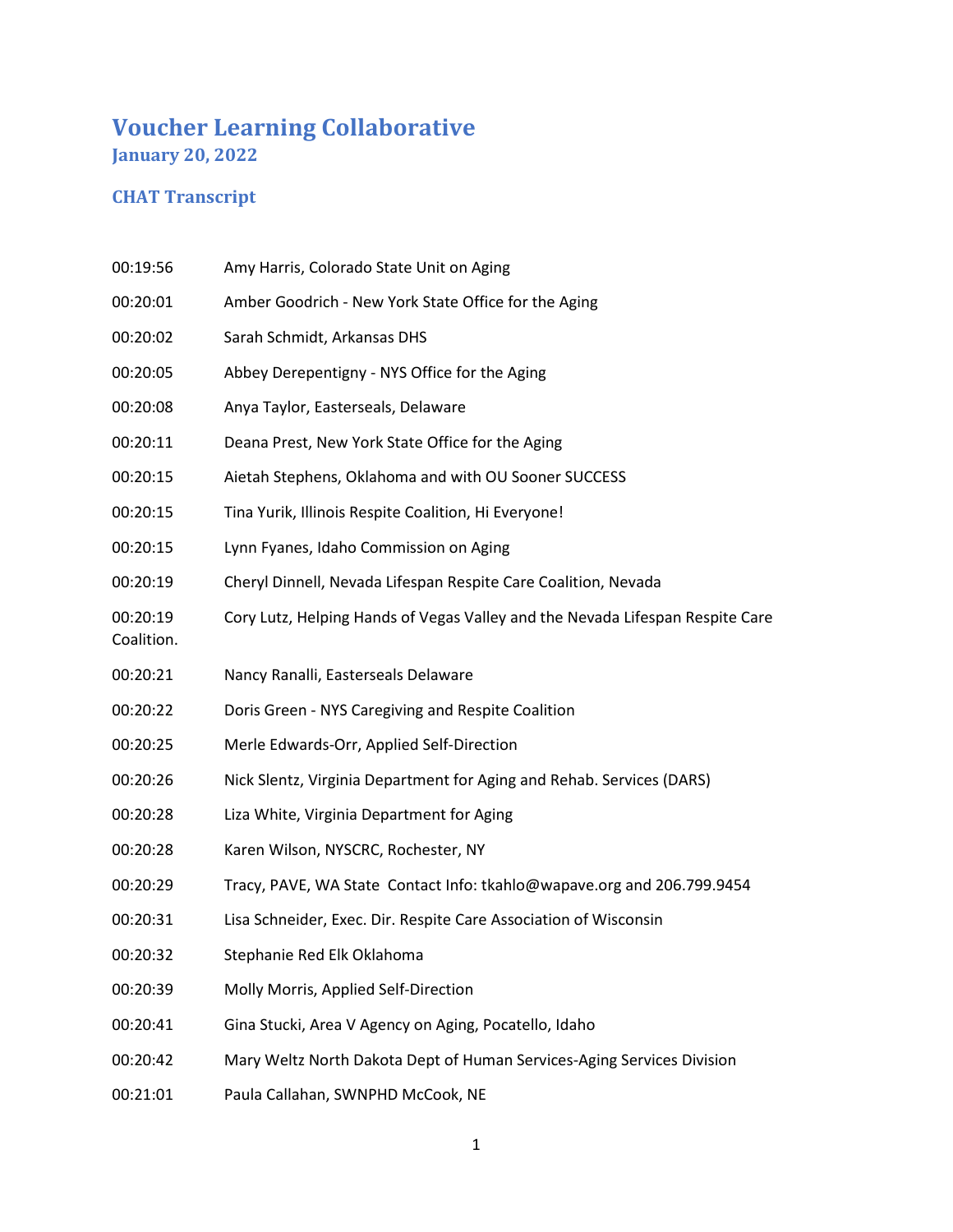- 00:21:10 Kerrie from Montana SUA, I will be tag teaming with Patrick today. I will be signing off at noon.
- 00:21:54 Good morning everyone! Jamie Ahumada- Nevada
- 00:22:00 Regina Stokes- TCAD, Nashville, Tennessee
- 00:22:21 James Davis Mississippi Department of Human Services
- 00:22:27 Hello! ~Lincoln, Nebraska
- 00:30:41 **Innovative and Exemplary Respite Services Application**

<https://archrespite.org/innovative-and-exemplary-respite>

## **National Lifespan Respite Conference Call for Presentations**

<https://arch.wildapricot.org/call-for-presentations>

00:36:02 Lynn Fyanes Idaho Commission on Aging: Will these slides be available?

- 00:36:18 Jill Kagan: **Participant-Directed Respite Guidebook** <https://archrespite.org/images/Books/RespiteGuidebookFinal6.pdf>
- 00:37:13 Jill Kagan: **Applied Self Direction PPT Slides** [https://lifespanrespite.wildapricot.org/resources/Documents/Voucher\\_Learning\\_Collab](https://lifespanrespite.wildapricot.org/resources/Documents/Voucher_Learning_Collaborative/1-20-2022/ARCH%20presentation%201.20.22.pdf) [orative/1-20-2022/ARCH%20presentation%201.20.22.pdf](https://lifespanrespite.wildapricot.org/resources/Documents/Voucher_Learning_Collaborative/1-20-2022/ARCH%20presentation%201.20.22.pdf)

00:54:16 Lynn Fyanes Idaho Commission on Aging: I thought the annual tax threshold was \$1200?

00:57:32 Lisa Schneider, RCAW: Not heard of that either, agree that it is \$600

01:10:47 Lisa Schneider, RCAW: In case I missed it, this is IRS Notice 2014-7, Difficulty of Care Payments Excludable from Income. If you are an Individual Provider who lives with your client, the income you earn for providing care services can be excluded from your federal income taxes.

01:14:50 Lynn Fyanes Idaho Commission on Aging: Links to materials are very useful thank you

01:16:56 Cheryl Dinnell: The caregiver will get 1099 for reimbursement but they can apply/use the "costs" of service they spent the money on against that income.

01:17:03 Lisa Schneider, RCAW: It depends on how the voucher or payment was 'awarded'. If it is via the family caregiver and they pay provider, the family caregiver gets the 1099

01:19:15 Nick Slentz- DARS : But would that be the same if a family hires a professional agency to provide that respite?

01:19:18 Cheryl Dinnell: It's a reporting requirement, not a tax.

01:19:35 Cory Lutz HHOVV: This is why I for my vouchers people are only allowed to use agencies - then I do not have to deal w/taxes.

01:20:18 Doris Green - NYSCRC: The payment becomes taxable for payment \$600 and above or MORE than \$600?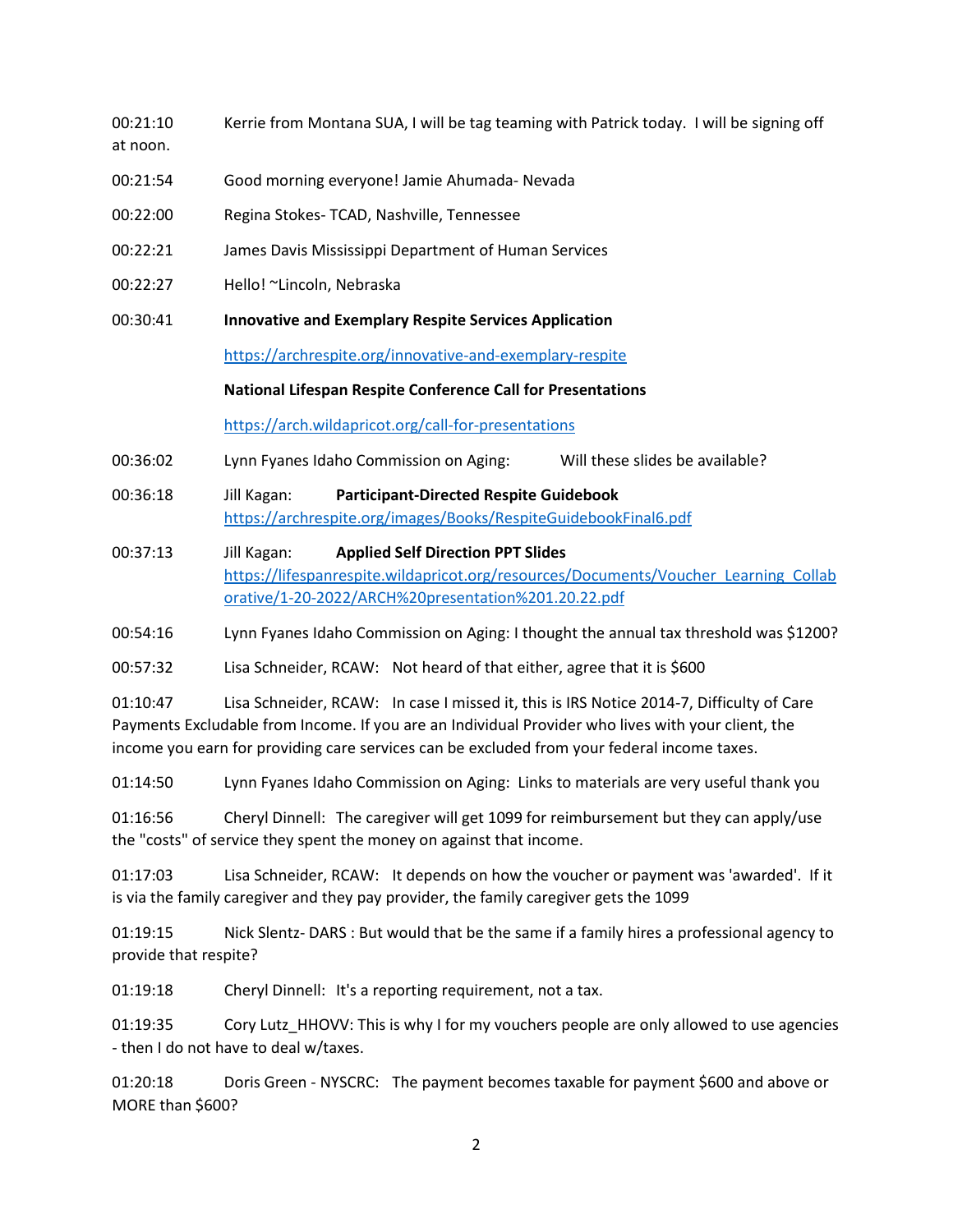| 01:20:35          | Cheryl Dinnell: \$600 and up                                                         |
|-------------------|--------------------------------------------------------------------------------------|
| 01:21:07          | Nick Slentz-DARS : We reimburse 595 to avoid the 1099 in Virginia                    |
| 01:21:35          | Tonya Cedars: Is it possible to get the chat information along with the presentation |
| 01:22:14<br>1099. | james.davis: In Mississippi we also changed our reimbursement to \$595 to avoid the  |
| 01:23:17          | Lynn Fyanes Idaho Commission on Aging:<br>l agree!                                   |
| 01:23:28          | Tricia Lazare:<br>Yes!                                                               |
| 01:23:32          | l agree! Great point!<br>james.davis:                                                |
| 01.21.11          | Lisa Schneider, RCAW: We collect a W9 from everyone we award a respite grapt to a    |

Lisa Schneider, RCAW: We collect a W9 from everyone we award a respite grant to as we never know if the annual amount will total \$600+ so it's plugged into our accounting system and we can generate 1099's very easily.

01:24:18 Lynn Fyanes Idaho Commission on Aging: Highly interested in the FMS best practices

01:25:10 Lynn Fyanes Idaho Commission on Aging: Thanks Lisa

01:30:38 Nick Slentz- DARS : We also collect a W9 for all awardees, but that is how our state payment system works. They can't get put into our payment system without it.

01:34:42 Lynn Fyanes Idaho Commission on Aging: Great advice, I want to ensure we understand the taxes involved

01:37:56 Cheryl Dinnell: Biggest challenge for self-directed respite program was helping family caregivers find respite workers to hire. They could hire an agency but that eats up respite voucher funds quickly. So many don't have family/friends to approach and need to find someone to hire. Rural areas often don't have an agency option.

01:38:21 Lisa Schneider, RCAW: Information only: Just sharing guidance we got from our auditors in regard to 1009's and the family caregiver needing to issue 1099 to respite care worker or not. "1. RCAW does need to issue 1099s to the grant recipients. The "grants" given would be reported in Box 3 as "prizes and awards that are not for services performed."

2. For the recipient caregivers, since they are not their own trade or business (i.e., they are not in the business of caregiving), 1099s would not need to be issued to the hired respite care worker/agency. However, if they want to deduct the payment as a medical expense on their tax returns, then they will need to get the information and issue 1099s. However, if they aren't trying to deduct the payments, then 1099s do not need to be issued.

01:39:05 Cheryl Dinnell: There is a huge case management role to help family caregivers with paperwork they are unfamiliar with. Self-direction isn't successful if people are left on their own.

01:39:27 Gina Stucki: I agree! Keeping it uncomplicated is so very important. Complications take away from the idea of respite.

3